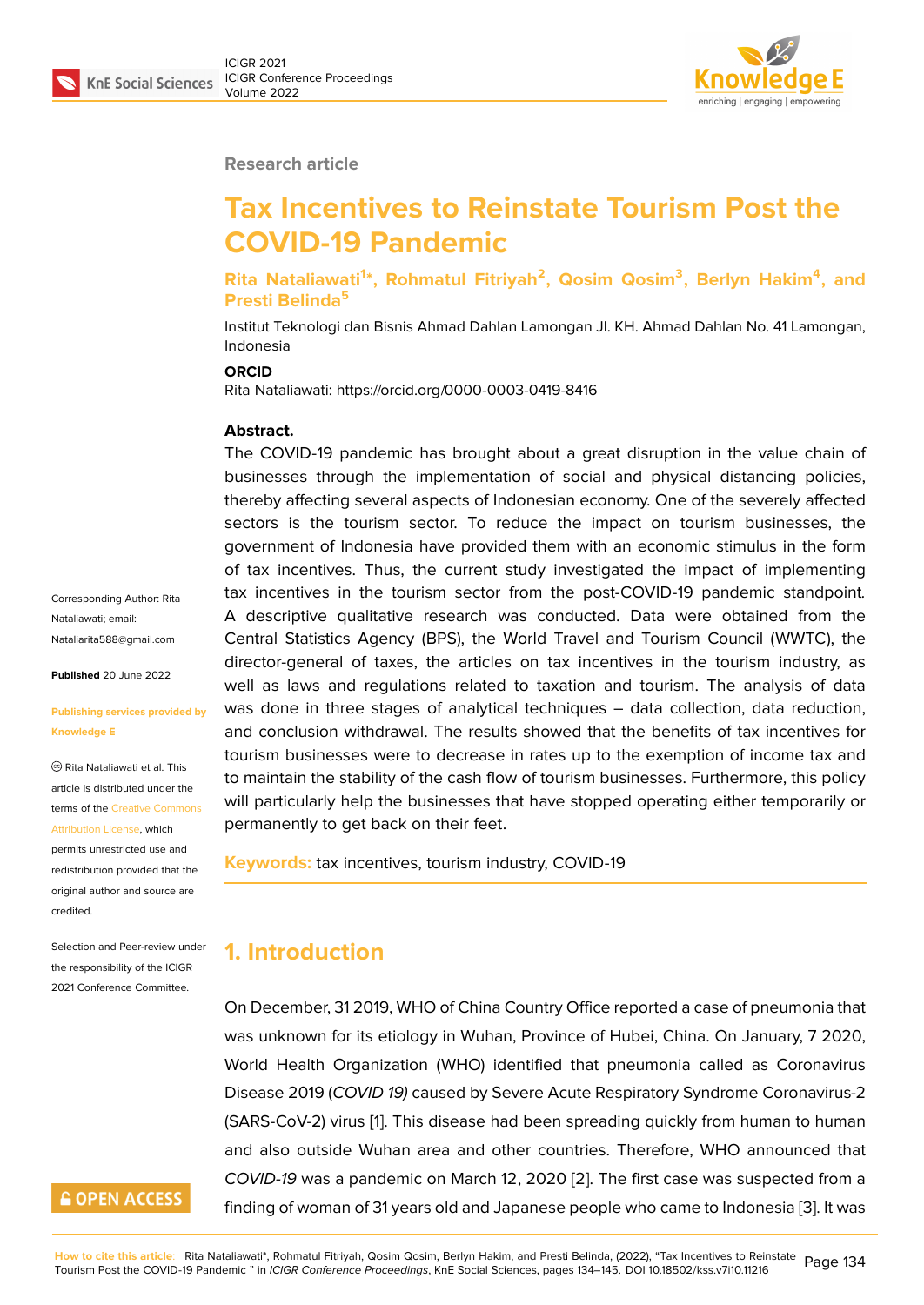listed in 15 August, 2020 that there were around 135.123 cases of positive *COVID-19*, 6.021 people was died, and 89.618 people was cured[4] .

The tourism sector is considered as the important sector in Indonesian economy. Over a few years, the contribution of tourism sector has a significantly increased.



**Figure** 1: Contribution of Tourism Toward PDB in 2010-2019. (Source: Ministry of Tourism, 2020).

It could be seen from the contribution of tourism sector that gives a direct contribution toward PDM about 4.8% in 2019, its value increased 0.30 point from 2018 about 4.5%[5]. The increasing of contribution are also supported by the number of foreign visitors and domestic people and the number of infestations in the tourism sector.

The outbreak of *COVID-19* carries out a great impact in the field of health a[nd](#page-10-0) economics around the world. Indonesian government takes an action to prevent the spreading of *COVID-19* by implementing the rule of lockdown or restricting all countries or cities that are most impacted by *COVID-19* to enter their boundary area. It is conducted to emphasize the *COVID-19* spreading[6]. The president of Indonesia, Joko Widodo, issues the instruction to have restriction with social policy of social distance and physical distance (keep away among people in 1.8 meter minimally).

The ongoing restriction has an imp[ac](#page-10-1)t in a paralysis in all sectors, especially, in economic sector. Tourism sector is the most impacted due to the pandemic[7]. Recently, it is predicted that around 75 million of job vacancies are experiencing in a shock condition and tourism industry has a risk to lost their turnover, more than 2,1 trillion[8]. In Indonesia, a pressure toward tourism sector can be seen from the d[ec](#page-10-2)reasing of the number of foreign people visiting, that is, 2.9% million falls into 53.36% from a previous year (6.3% visits)[9]. Besides, there is also the decreasing in domestic peo[ple](#page-10-3) visit, particularly Indonesian people who are reluctant to have a trip because of the impact of *COVID-19*.

Based on data of minis[try](#page-10-4) of tourism, it was noted around 1 million works in tourism sector that are jobless and they have a reduction in their working hours significantly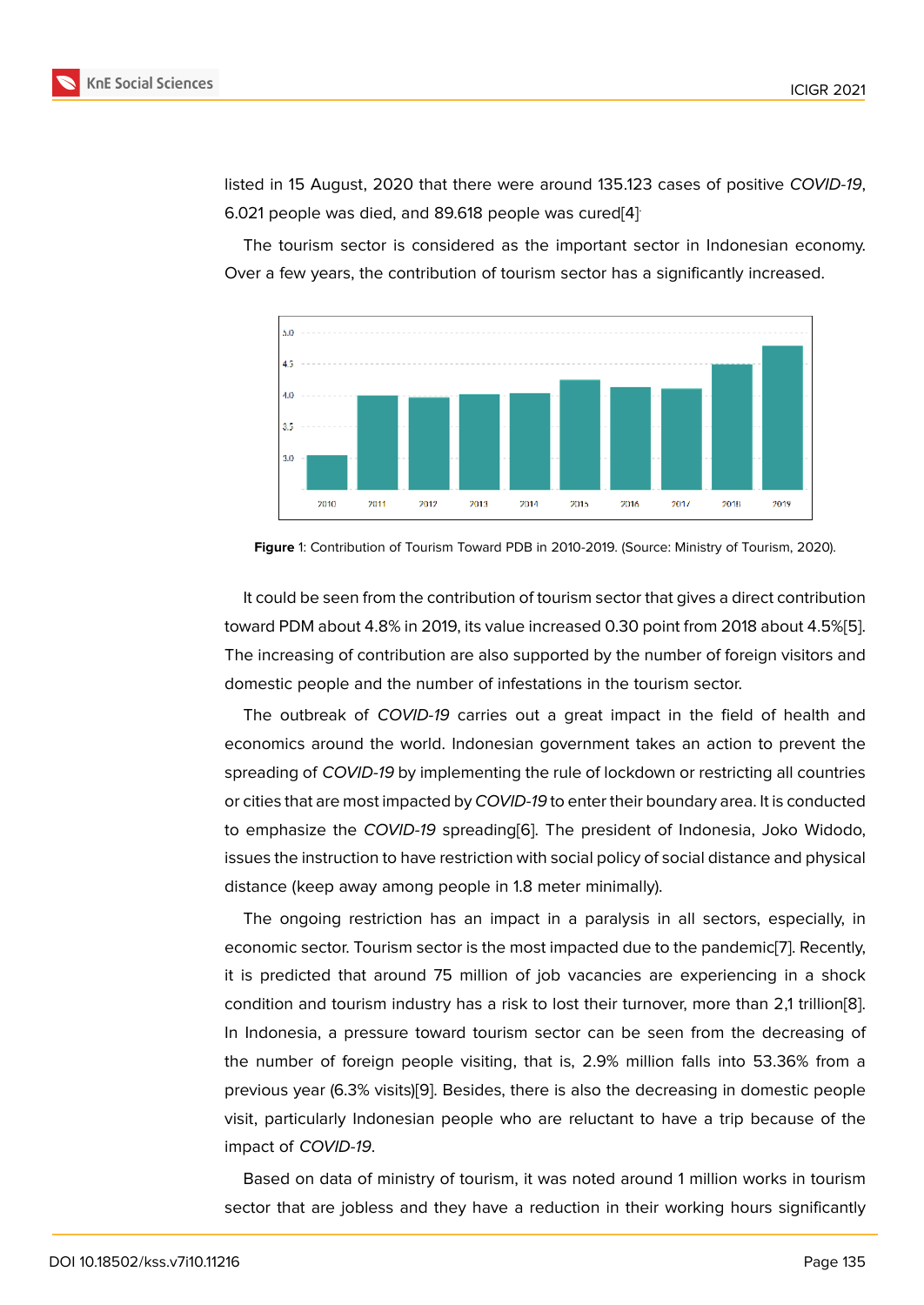as COVID-19. Those total numbers are come from the number of workers in tourism sector that decreases 6.67% from Rp 14.96 million workers in 2019, to 13.96 million workers. This condition increases the workforce vulnerability in tourism sector in case of a possibility in increasing layoffs.

Therefore, some efforts are needed to be realized by the Indonesian government in order to speed up a recovery in the tourism sector due to *COVID-19*. One of the instruments that can be utilized is the fiscal policy including tax related policies[10]. Peraturan Menteri Keuangan Republik Indonesia Nomor 23/PMK.03/2020 tentang Insentif Pajak Untuk Wajib Pajak Terdampak Wabah Virus Corona Tax policy focuses on giving any reliefs, such as tax income (PPh) chapter 21 that is certified by governme[nt,](#page-10-5) PPh micro, small and medium enterprises (MSMs) and a reduction of installment PPh chapter 25 is of 30%. PPh Article 21 DTP in general can accommodate all businesses in the tourism sector, both directly and indirectly related. The final PPh of DTP MSMEs can also be used by tourism sector entrepreneurs who are subject to tax in accordance with PP No. 23 of 2018. The reduction in the payment of Article 25 PPh was initially only given 30%, but since the issuance of change PMK 110/PMK.03/2020 the reduction has increased by 50%. The issuance of policies by the government related to taxes aims to reduce tariffs to income taxes and maintain the stability of the tourism business cash.

There are several previous studies reviewing the post-COVID-19 linkages with tax incentive policies.[11]has reviewed the tax policies that have been implemented in the United States, resulting in the conclusion that one of them causes significant changes in tax policies designed to maintain economic stability in the United States during the pandemic. In addi[tio](#page-10-6)n, research conducted by [12]shows that there is still a need for the tourism sector that has not been responded to by tax incentive policies, namely support to increase demand and consumption and ease of access to business credit. Therefore, researchers want to conduct this re[sea](#page-10-7)rch with the aim of describing the implementation of tax incentives in an effort to recover the tourism industry after the COVID-19 pandemic.

### **2. Literature Review**

### **2.1. Tourism**

According to the World Tourism and Travel Council (WTCC), tourism is all activities of people who travel to and live in places outside their daily environment for a period of not more than a year for leisure, business and others. Tourism is a social, cultural and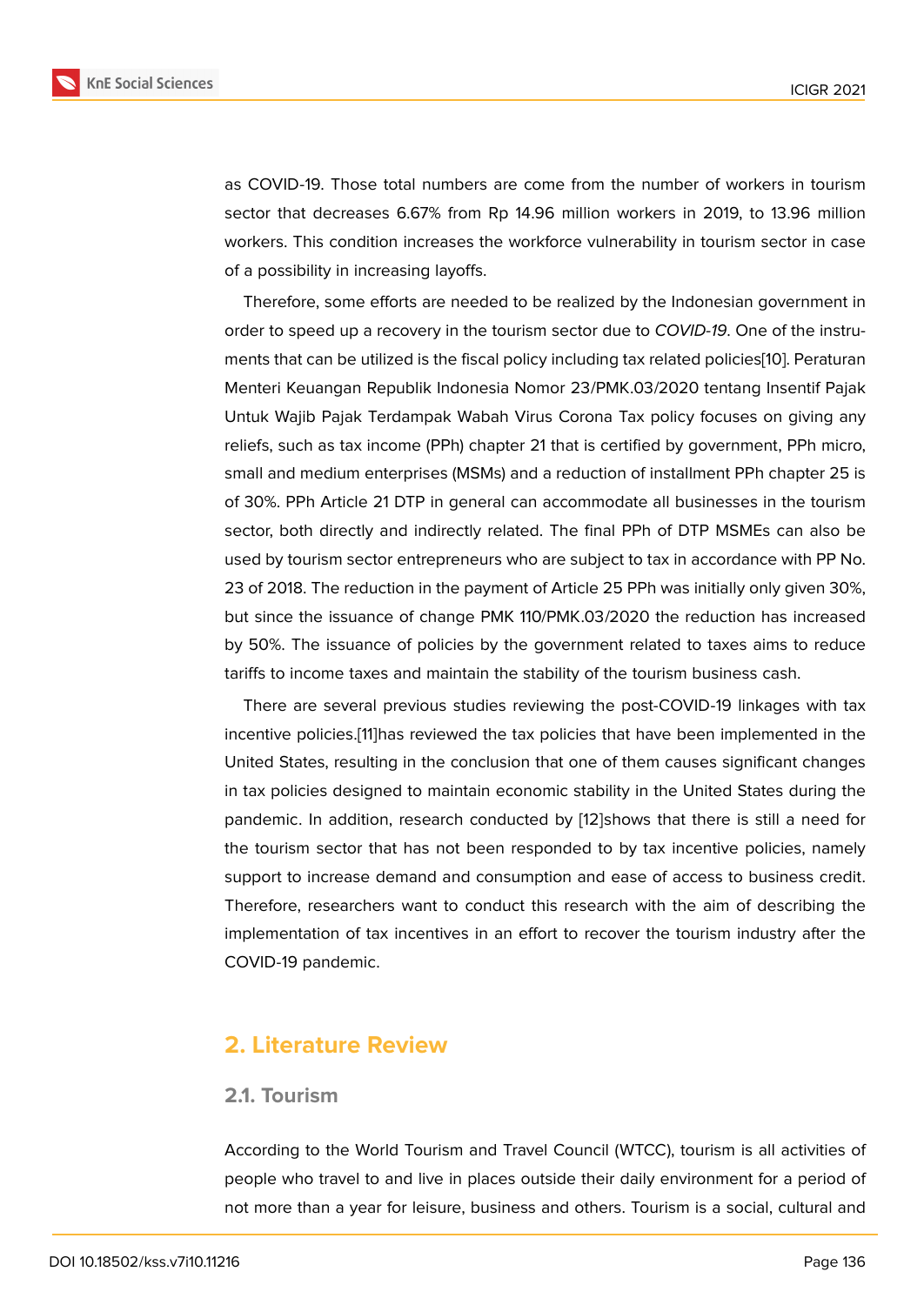economic phenomenon that requires the movement of people to countries or places outside their usual environment for personal or business professional purposes[13]. In addition,confirms that tourists are people who have a trip or recreation. There are two types of tourists, including domestics and foreigners. According to World Bank, domestic tourists are people who do a trip in their country, while foreigners do their trip to [ot](#page-10-8)her countries for no more than 12 months.

### **2.2. Disaster Recovery**

Based on the law No 24 2007 about Disaster Management, disaster is a sequence of event that thread or disturb society's life caused by a factor of nature, non-nature and human. Disaster is categorized into three types: natural disaster, non-nature and social disaster Indonesian Government, 2017. It can be concluded that *COVID-19* is non-nature that is also supported by the President Decision No. 12 2020. As it is declared in the laws, *COVID-19* disaster management has been confirmed as national disaster, so that the government should be responsible in managing the impact of disaster until it is fully recovered.

### **2.3. Government Policies**

Carl Friedrich said that policy is an activity proposed by an individual, a group or government in a certain environment. In connection with obstacles and where policies are proposed, in order to overcome its obstacles or achieves aim of a policy. Simply, policy is the rules that consists of principles to direct people in doing something conceptually and consistently to overcome problems and certain goals. Government implements two policies; fiscal policy and monetary policy with its different purposes. Moneter policy is a policy that done via a central bank to control the flow of money, while fiscal policy is to reduce or increase the outcome of country.

### **2.4. Fiscal Policy**

Fiscal Policy in [14] is an action or implementation of a plan of the operational form of budget policy carried out by the government in regulating the country's finances by referring to the policies made by the government to direct the economy of a country through govern[me](#page-10-9)nt expenditures and revenues (in the form of taxes). The policy is applied to regulate the economy by managing state revenues and expenditures through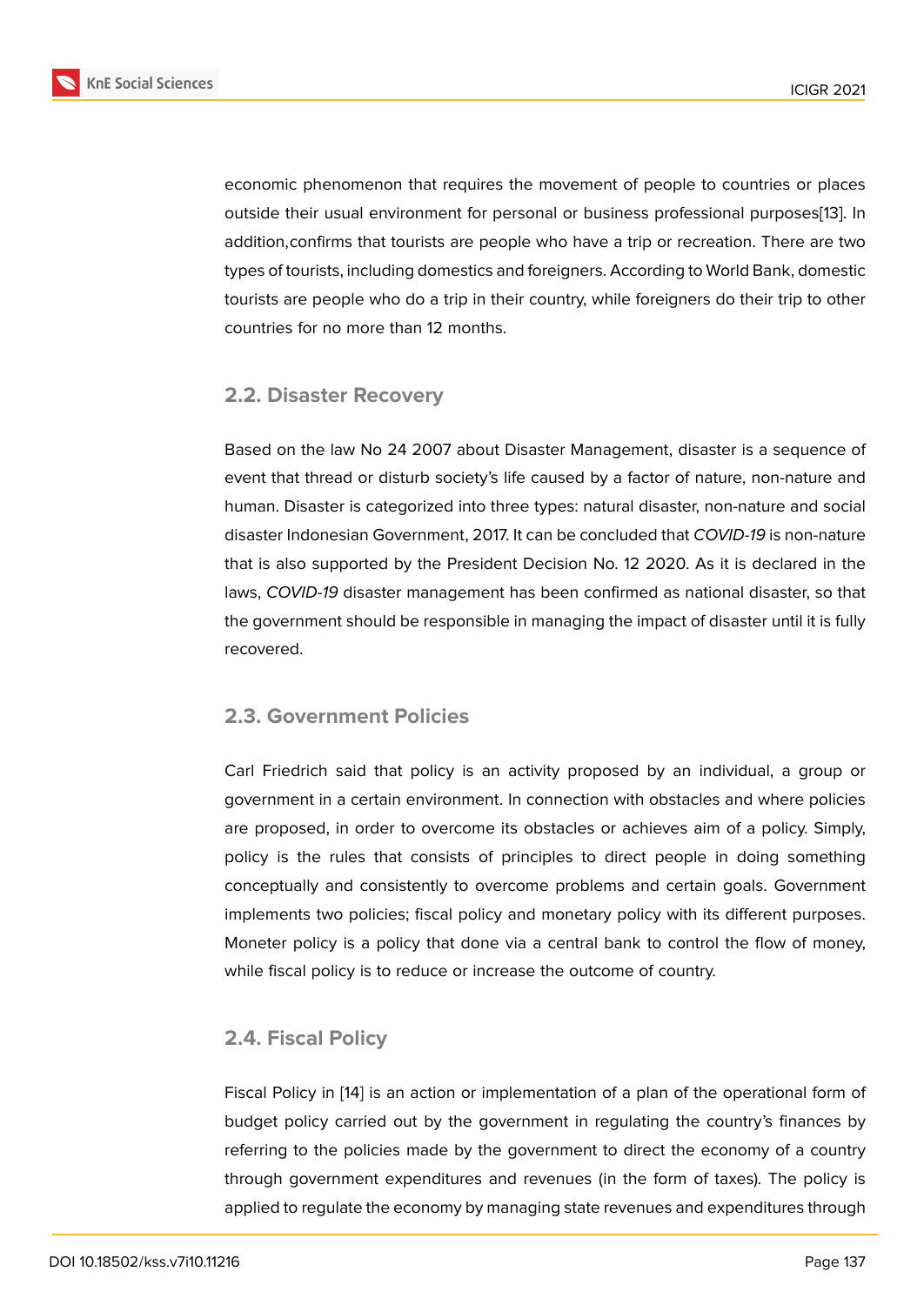setting the level of state taxes and expenditures. It can be concluded that fiscal policy is a policy to direct economic conditions in a better direction through spending and income that can be in the form of taxes.

#### **2.5. Tax Incentives**

[15]said that tax incentives are a form of business facilities provided by the government to certain taxpayers in the form of a reduction in tax rates aimed at minimizing the amount of tax burden that must be paid. According to Asson & Zolt defining tax incentives as an [exc](#page-10-10)eption to the imposition of taxes, tax exemptions, certain tax deductions or credits, special rates or deferred tax liabilities. According to PMK no. 86 of 2020 to handle the impact of the current Coronavirus Disease 2019 pandemic, it is necessary to expand the sector that will be given the tax incentives needed during the national economic recovery period by providing ease of utilization of broader incentives.

# **3. RESEARCH METHODS**

Researchers use a qualitative approach with more descriptive research, namely research that describes an event that becomes a research phenomenon, then explains the situation based on the data found and has an analysis base[16]. The data taken for this study is secondary data, which is the result of data obtained indirectly, where researchers obtain secondary data from various reference sources that have been directly collected such as data, regulations, literature and read[ing](#page-10-11)s and other sources related to research such as data collectors directly [17]. Data analysis is carried out using three stages of techniques to analyze data in the form of (1) collected data, (2) data reduction and (3) draw conclusions from research[18].

# **4. RESULTS AND DISCUSSION**

Tourism is one of the important sectors for the Indonesian economy. Realization of the contribution of the tourism sector to national GDP based on the National Tourism Satellite Balance (NESPARNAS) for 2019 amounted to 4.7%. Meanwhile, in 2020 the contribution of the tourism sector to National GDP at 4.1%. In the year 2019, Tourism sector foreign exchange reached US \$ 16.9 billion. However, by 2020 it will drop dramatically to \$3.54 billion. Then, the number of tourism workers also decreased, to 13.97 million people in 2020 from 14.96 million people in 2019.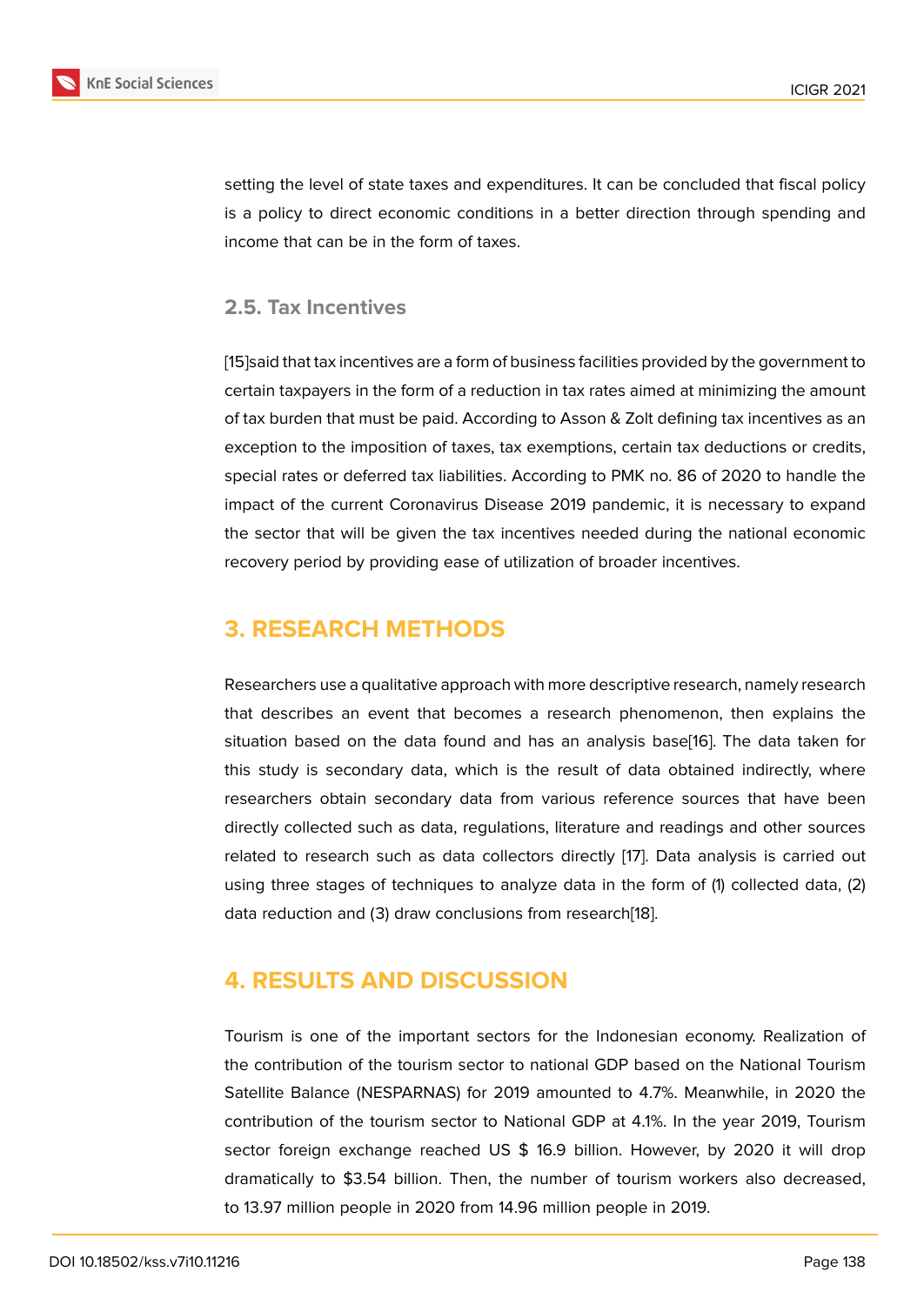### **4.1. Impact of COVID-19 on tourism sector businesses**

All tourism businesses are affected by the COVID-19 pandemic. The impact felt is caused by the restriction of tourists, flights, and the closure of tourist attractions. Thus, impacting the value chain of the business therefore many businesses in various sectors and business scales stop operations permanently or temporarily. Here are the challenges experienced by Tourism Businesses based on the[19].

### **4.2. Transportation and Travel Service[s](#page-10-12)**

Airlines have to drastically reduce and, in some cases, stop their fleets and stop their activities. Cruise companies face the dual challenge of ensuring the safety of visitors and workers, as some cruise ships are unable to lean back and repatriate clients, and suffer losses due to booking cancellations, train companies due to restricted movement of people, railways experience significant revenue declines and travel services experience a decrease in revenue along with restrictions on tourist attractions, flights, and closure of tourist attractions.

### **4.3. Accommodation and culinary services**

Businesses such as hotels, accommodation booking platforms (such as hotels, flights, and lodging), resorts and restaurants experienced a decrease in revenue with restrictions on tourists, flights and the closure of tourist attractions.

### **4.4. The role of the government in the tourism sector**

Policy phases that can be taken by the government during and after the pandemic:

In Figure 2 above, it can be seen that the OECD places tax revenues as the final focus of tax policy. In the early stages of liquidity and income support is the main focus that will be continued with solvency support. All three support is provided in the form of fiscal stimul[us](#page-6-0) that has an impact on increasing tax revenues after the pandemic ends.

The states that industry and governments during pandemic times are more focused on facilitating recovery in the medium to long term. Guidelines provided by the WTTC in [20]provide a list of what the government must do to realize tourism as a "top priority", including the following: 1) Placing travel and tourism as key issues to be raised in policy formulation, 2) Creating a competitive business environment, 3) Ensuring that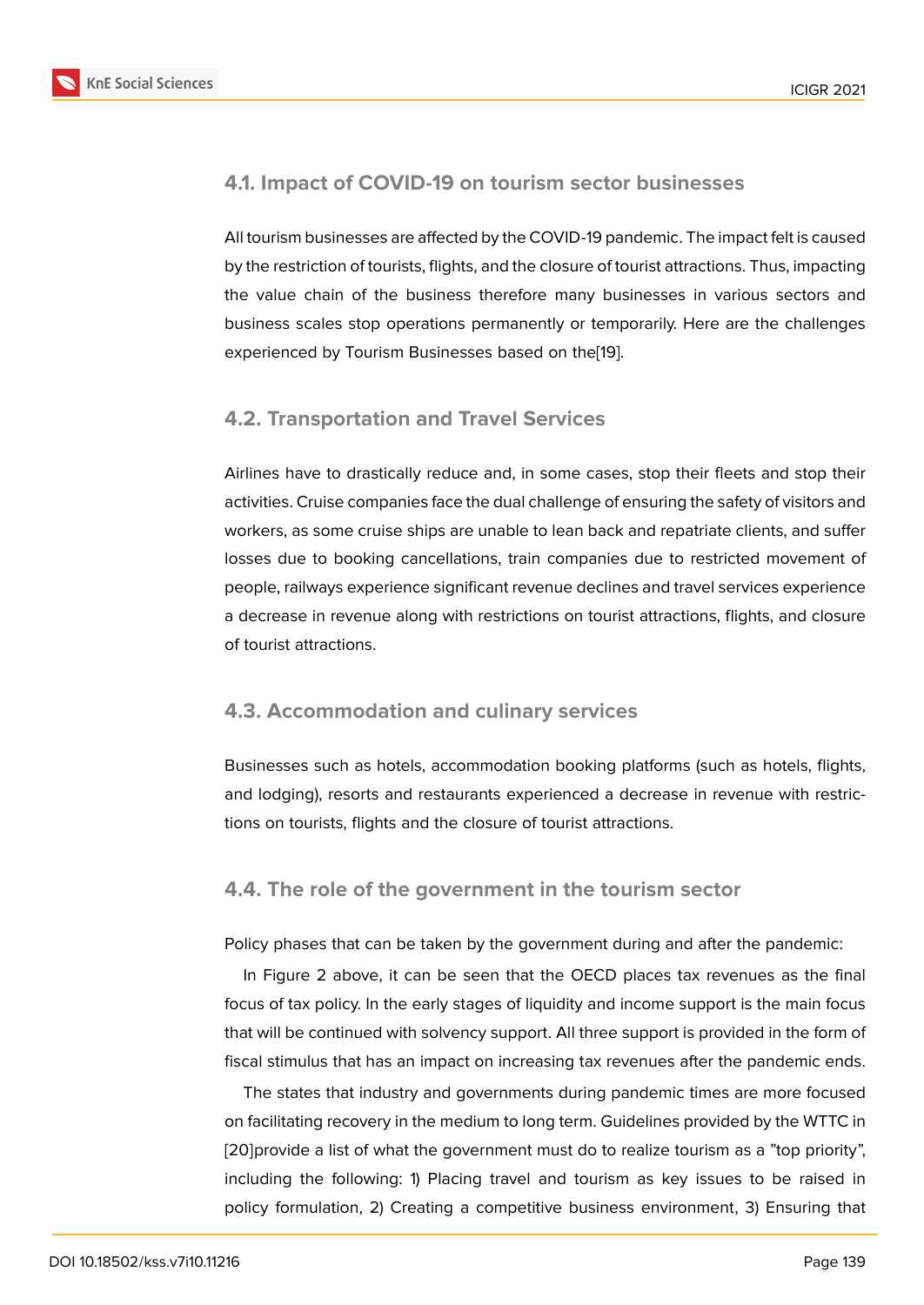



Source: OECD (2020)

<span id="page-6-0"></span>**Figure** 2: Policy phase scheme during and post-covid-19. (Source: OECD (2020)).

the data used in policy and decision-making is quality data, 4) Investing in human resource development, 5) Facilitating/freedom of trade, transportation, communication and investment, 6) Building trust in terms of safety and security, 7) Promote product diversification to increase demand, 8) Plan for sustainable tourism growth, in accordance with local culture and character.

The guidelines are very appropriate for the government to use to make policies after the pandemic ends. During the pandemic, the government is more appropriate to provide liquidity, income, and solvency support in the form of fiscal stimulus while preparing policy strategies after the pandemic ends. As an example of the following is the public policy for the tourism sector summarized from several countries: 1) Provide subsidies on employee salaries provided by tourism businesses, 2) Provide convenience to apply for loans for entrepreneurs who are classified as MSMEs (with certain turnover limits), 3) Support MSMEs to keep opportunities open interns, as well as providing subsidies for salaries provided, 4) Providing tax exemptions on credits obtained by eligible business entities and certain credit limits, 5) Local authorities (in Indonesia similar to local governments) suspend taxes on tourism accommodation, 6) Delays in interest payments and/or principal on loans.

The previous OECD study was in line with on the main issues and required a stimulus package in the tourism sector due to the COVID-19 pandemic. In general, the needs of the tourism sector should be support to increase demand for tourism businesses due to declining numbers of tourists, maintaining cash flow stability, and handling job cuts.

Efforts made by the government to encourage the recovery of tourism after the COVID-19 outbreak provide tax incentives by tourism businesses, among others: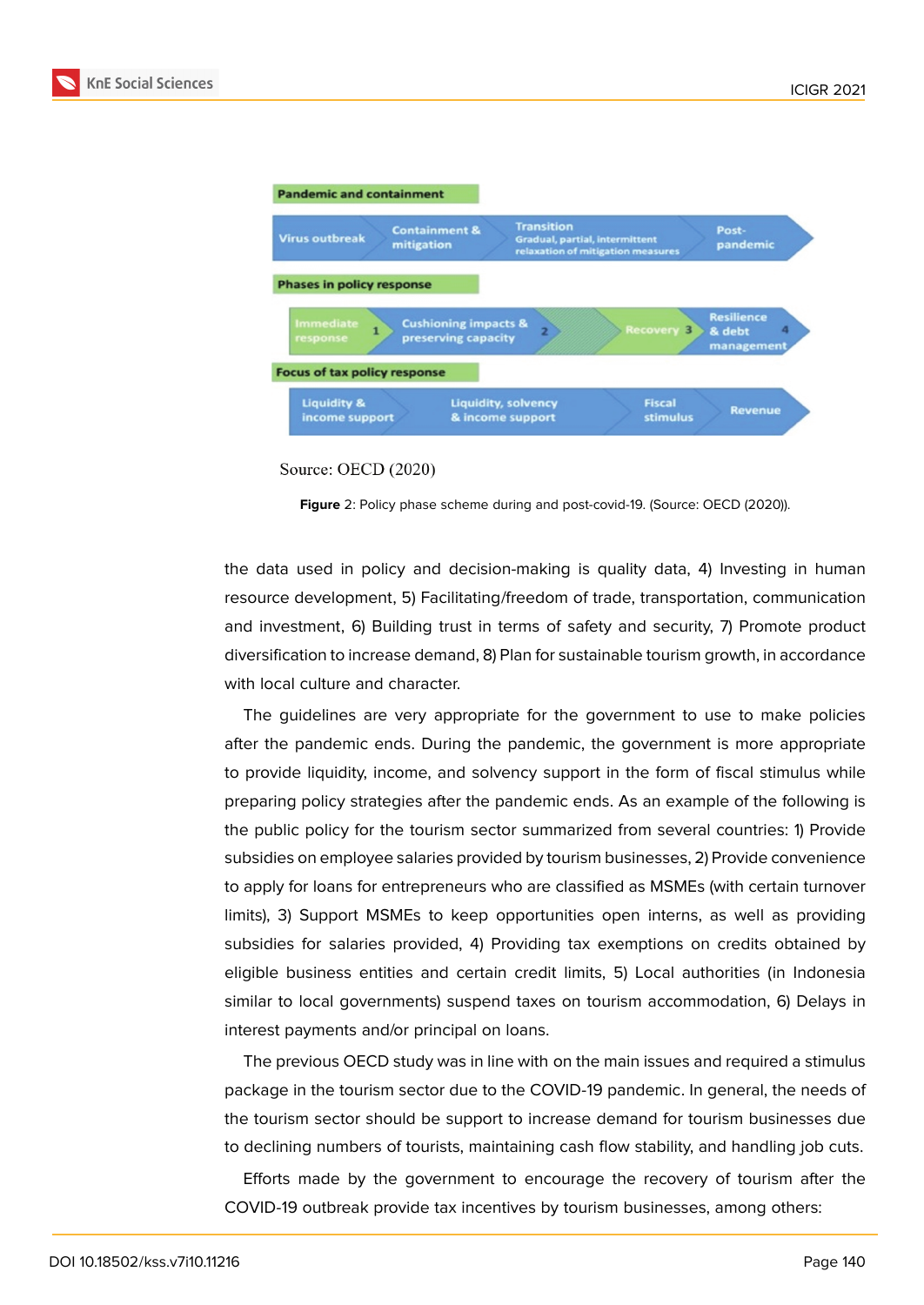

### **4.5. PPh Article 21 the Government (DTP)**

- 1. Incentive Recipients are employees who receive / earn income from employers who have a certain Business Field Classification (KLU) code based on PMK 86 / PMK.03 / 2020, have an NPWP, and at the tax period concerned receive / obtain a fixed and regular Gross Income that is annualized no more than 200 million rupiah
- 2. PPh Chapter 21 DTP must be paid in cash by the employer at the time of payment of income to the Employee Excluded from PPh Incentive Article 21 DTP in terms of employee income derived from APBN / APBD and has been borne by the government PPh Chapter 21 based on tax provisions
- 3. PPh Chapter 21 DTP is given from the Tax Period notice submitted until the Tax Period of December 2020
- 4. The employer submits a notice to the Head of KPP registered through certain channels on the www.pajak.go.id
- 5. Notice of utilization of incentives (based on KLU criteria), only submitted by WP Employer who has central status and incentive applies to the center along with all registered branches and has the obligation of PPh Chapter 21.
- 6. In general, all types of Tourism Businesses and their derivative sectors can take advantage of the Incentive of PPh Chapter 21 by the Government (DTP).

### **4.6. PPh Final MSMEs Borne by the Government**

- 1. The incentive recipient is a Taxpayer who has a certain gross circulation & subject to Final PPh based on PP Number 23 of 2018
- 2. The final PPh borne by the Government is given from the April 2020 Tax Period until the December 2020 Tax Period
- 3. The incentive recipient must submit the Final PPh realization Report borne by the Government through certain channels on the www.pajak.go.id page no later than the 20th after the expiration of the Tax Period (Taxpayers do not need to deposit the final PPh of 0.5%)
- 4. The final PPh realization report borne by the Government includes PPh owed on income received / obtained by WP including from transactions with Cutters / Collectors.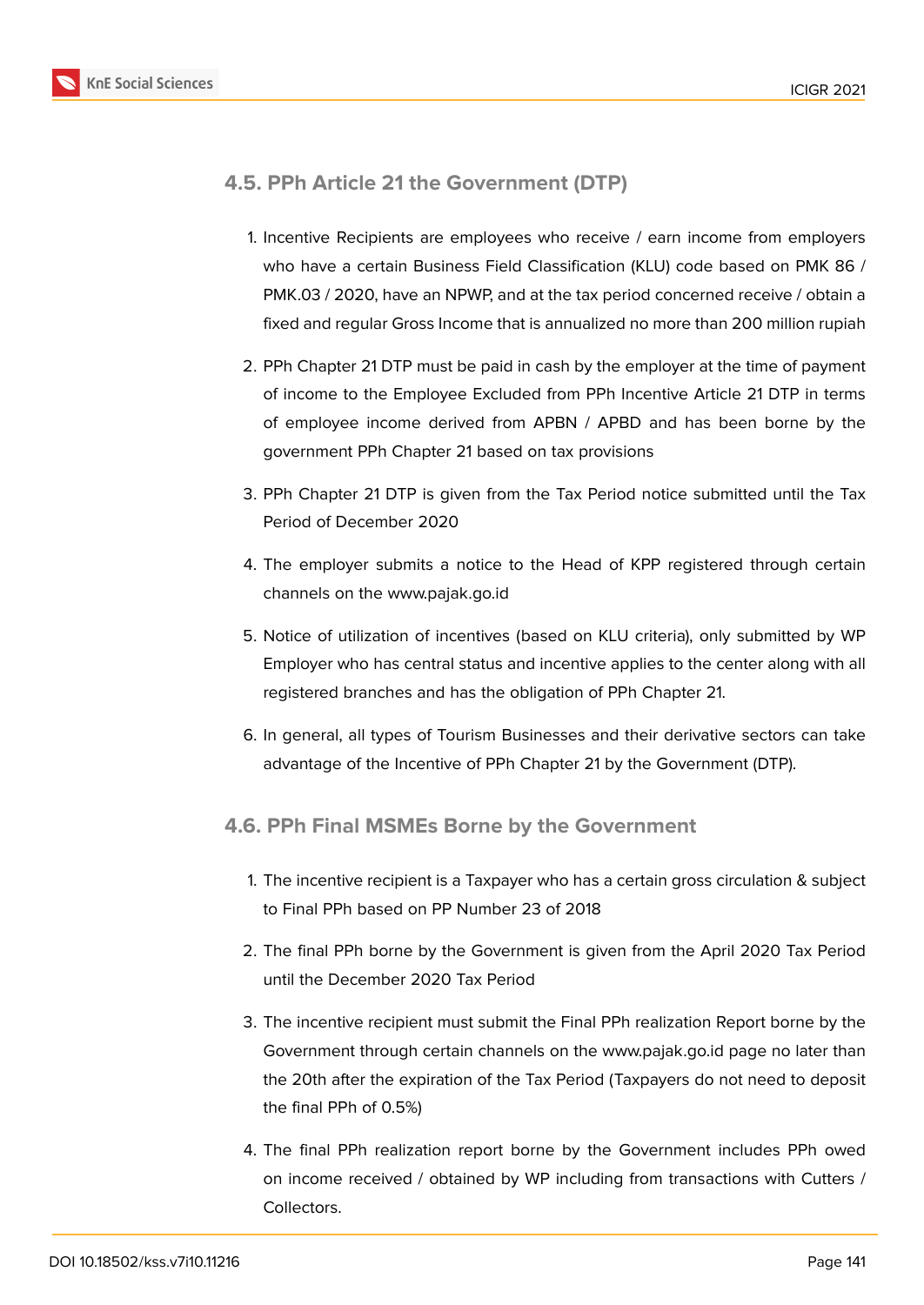5. For transactions with cutters / collectors, taxpayers submit photocopies of certificates.

In general, all types of tourism businesses and their derivative sectors that belong to the MSME Taxpayer (PP Number 23 of 2018) in accordance with the incentives of the Final MSME PPh borne by the Government.

### **4.7. Reduction of Article 25 PPh Installment by 30%**

- 1. The incentive recipient is a Taxpayer who has a Business Field Classification code as stated in PMK 86/PMK.03/2020
- 2. The Government provides a reduction in the amount of Article 25 PPh installment by 30% (thirty percent) of the Installment of Article 25 PPh that should be owed as referred to in Article 25 of the PPh Act
- 3. The Classification of Business Fields as referred to previously is as the Business Field Classification listed in: Annual Tax Year 2018 Tax Return that has been reported by the Taxpayer; or data contained in the taxpayer's tax administration (master file), for taxpayers who are newly registered after 2018.
- 4. Taxpayers who take advantage of the reduction in the amount of installments of Article 25 PPh must submit a report on the realization of the reduction in the amount of installment of Article 25 PPh every month through certain channels on the www.pajak.go.id.
- 5. Taxpayers must submit a report on the realization of the reduction in the amount of installment of Article 25 PPh no later than the next 20 months after the Tax Period ends.
- 6. Reduction in the amount of installment of PPh Article 25, valid since the Tax Period notice of the reduction in the amount of installment of Article 25 PPh submitted until the Tax Period of December 2020.
- 7. In general, all types of tourism businesses and their derivative sectors can take advantage of incentives to reduce Article 25 PPh Installments by 30%.

The existence of the Covid-19 pandemic that hit Indonesia, in general, has hampered the survival of tourism businesses. The provision of tax incentives during the Covid-19 pandemic is very helpful for tourism businesses. Starting with a decrease in rates to tax exemptions, the provision of these incentives can reduce the burden of tourism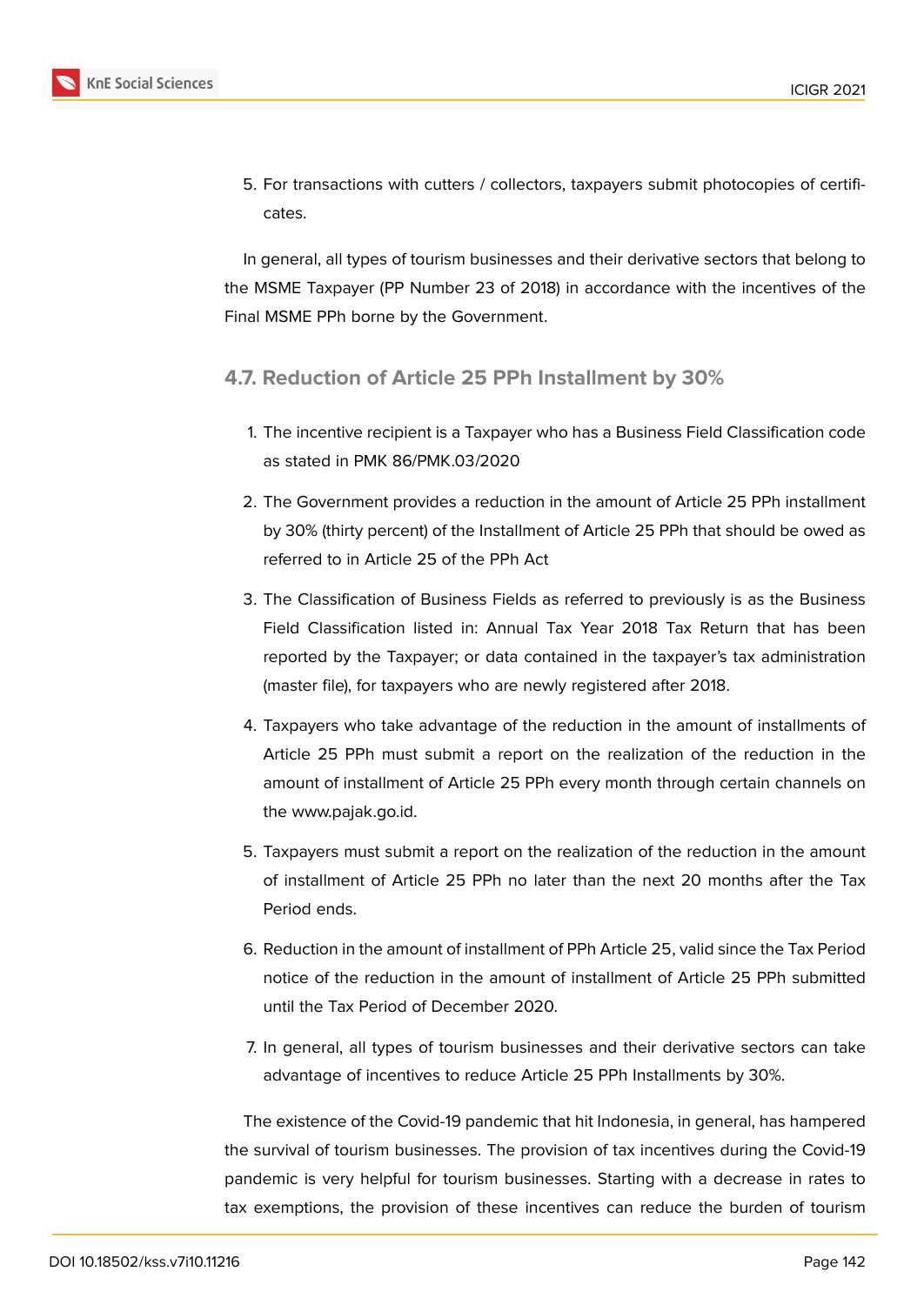

businesses as well as increase income in this pandemic period which greatly helps maintain the stability of the cash flow of tourism businesses. PPh article 21 Borne by the Government can reduce the impact of the COVID-19 pandemic which results in job cuts. In addition, the conditions given by the government that ask for Article 21 PPh to be paid in cash to take home pay obtained by employees becomes greater. Which taxpayers no longer need to make tax deposits as referred to in the Financial Minister Regulation.

Reduction of Installment of PPh Article 25 and Final PPh of MSMEs Borne by the Government in general can make the cash flow of the tourism sector in a stable state. Given the operational burden in the tourism sector business that runs but revenue decreases, then this incentive is appropriately given to the tourism sector.

# **5. CONCLUSION**

Based on the results of the study can be concluded that tax incentives can encourage the recovery of the tourism sector, among others:

- 1. The granting of Article 21 Government-Borne PPh incentives (DTP) can reduce the occurrence of mass layoffs and encourage household consumption.
- 2. The granting of final MSME PPh incentives borne by the Government and the reduction of Article 25 PPh Installment by 30% can maintain the stability of tourism business cash flow.

### **References**

- <span id="page-9-0"></span>[1] WTTC. Travel & tourism economic impact 2020. 2020. Available from: https://wttc.org/Research/Economic-Impact
- <span id="page-9-1"></span>[2] Huang C, et al. Clinical features of patients infected with 2019 novel coronavirus in Wuhan, China. The Lancet. 2020;43:170–172.
- [3] Wahyono E. Kapan sebenarnya corona pertama kali masuk RI? News Detik; 2020 Apr 26. Available from: https://news.detik.com/berita/d4991485/kapan-sebenarnyacorona-pertama
- [4] Sagita NS. DKI tertinggi, ini sebaran 2.307 kasus baru corona Indonesia 14 agustus. Health.Detik; 14 AUG 2020. Available from: https://Health.Detik.Com/Berita-Detikhealth/D5133264/Dki-Tertinggi-Ini-Sebaran-2307-KasusBaru-CoronaIndonesia-14-Agustus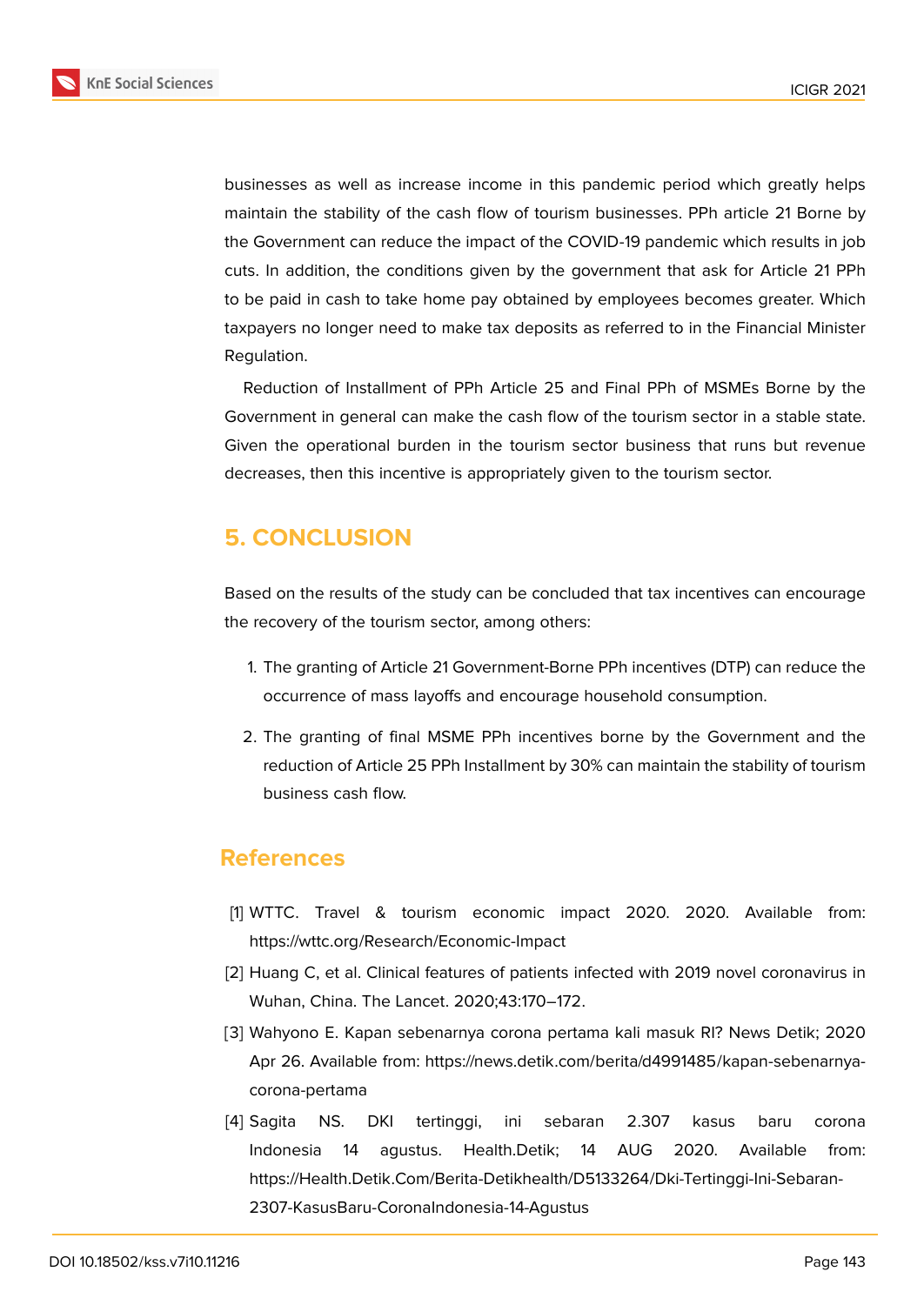- [5] Eddy H, Kemenparekraf; 2021 Mar 5. Available from: https://kemenparekraf.go.id/ragam-ekonomi-kreatif/Indonesia-Menjadi-Inisiator-Tahun
- <span id="page-10-0"></span>[6] Fotiadis A, Polyzos S, Huan TC. The good, the bad and the ugly on COVID-19 tourism recovery. Annals of Tourism Research. 2021;87:103117.1-14
- <span id="page-10-1"></span>[7] Škare M, Soriano DR, Porada-Rochoń M. Impact of Covid-19 on the travel and tourism industry. Technological Forecasting and Social Change. 2021;163;120469.1-14
- <span id="page-10-2"></span>[8] World Bank. GDP growth-World Bank. World Bank; 2020. Available from: https: //data.worldbank.org/indicator/NY.GDP.MKTP.KD.ZG?end=2019&name\_desc= false&start=2014
- <span id="page-10-3"></span>[9] Badan Pusat Statistik. Laporan bulanan data sosial ekonomi agustus 2020. Ja[karta:](https://data.worldbank.org/indicator/NY.GDP.MKTP.KD.ZG?end=2019&name_desc=false&start=2014) [Badan Pusat Statistik; 2020.](https://data.worldbank.org/indicator/NY.GDP.MKTP.KD.ZG?end=2019&name_desc=false&start=2014)
- <span id="page-10-4"></span>[10] [Horton M, el-Gan](https://data.worldbank.org/indicator/NY.GDP.MKTP.KD.ZG?end=2019&name_desc=false&start=2014)ainy A. Fiscal policy: Taking and giving away. International Monetary Fund; 2020 Feb 24. Available from: https://www.imf.org/external/pubs/ft/fandd/basi
- <span id="page-10-5"></span>[11] Avi-Yonah RS. COVID-19 and US tax policy: What needs to change? The social science research network electronic paper collection. University of Michigan, MICHIGAN LAW.USA. 2020.
- <span id="page-10-6"></span>[12] Nhamo G, Dube K, Chikodzi D. Counting the cost of Covid-19 on the global tourism industry. Springer Cham; USA. 2020.
- <span id="page-10-7"></span>[13] World Tourism Organization. International tourist numbers could fall 60-80%, UNWTO reports. UNWTO; 2020 May 7. Available from: https://www.unwto.org/news/ covid-19-international-tourist-numbers-could-fall-60-80-in-2020
- <span id="page-10-8"></span>[14] Bella A. Kebijakan fiscal. 2020.Indonesia. Available from: https://pakdosen.pengajar.co.id/
- <span id="page-10-9"></span>[15] [Barry AL. Reading strategies teachers say they use. Journal of A](https://www.unwto.org/news/covid-19-international-tourist-numbers-could-fall-60-80-in-2020)dolescent & Adult Literacy. 2002;46(2):132–141.
- <span id="page-10-10"></span>[16] Hamzah A. Metode penelitian & pengembangan research & development. Malang: Literasi Nusantara Abadi; 2019.
- <span id="page-10-11"></span>[17] Moleong LJ. Metode penlitian kualitatif. Bandung: Remaja Rosdakarya; 2007.
- [18] Arvita R, Sawarjuwono T. Etika Profesional Konsultan Pajak Dalam Melaksanakan Perannya Sebagai Mitra Wajib Pajak Dan Pemerintah. E-Jurnal Akuntansi. 2020;30(1):88–100.
- <span id="page-10-12"></span>[19] OECD. Tax and fiscal policy in response to the coronavirus crisis: Strengthening confidence and resilience. 2020. Available from: https://www.oecd.org/ctp/taxpolicy/tax-and-fiscal-policy-in-response-to-the-coronavirus-crisis-strengtheningconfidence-and-resilience.htm